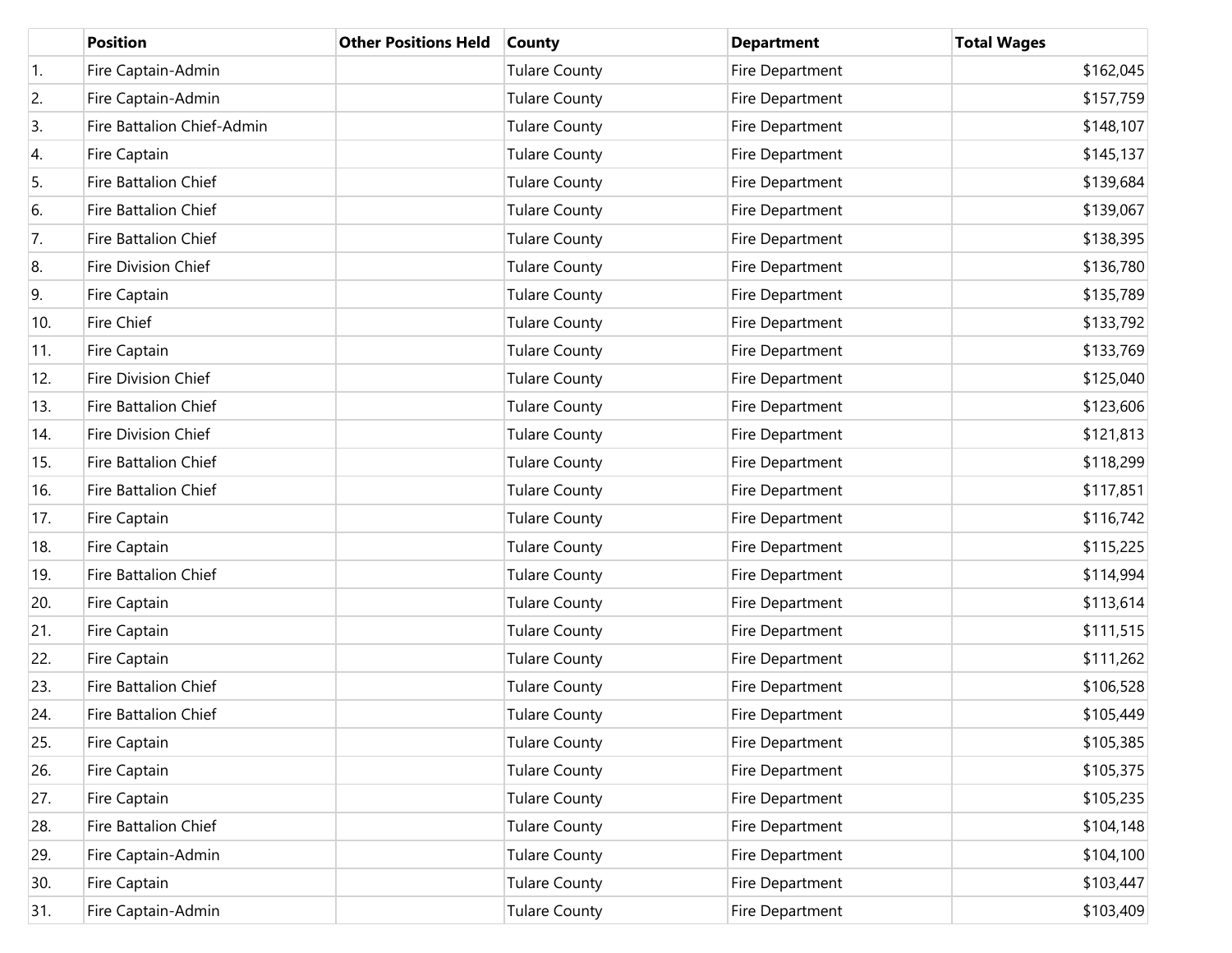| 32. | Fire Captain          | <b>Tulare County</b> | Fire Department | \$102,171 |
|-----|-----------------------|----------------------|-----------------|-----------|
| 33. | Fire Captain          | <b>Tulare County</b> | Fire Department | \$102,049 |
| 34. | Fire Lieutenant       | <b>Tulare County</b> | Fire Department | \$100,088 |
| 35. | Fire Lieutenant       | <b>Tulare County</b> | Fire Department | \$99,666  |
| 36. | Fire Lieutenant       | <b>Tulare County</b> | Fire Department | \$99,629  |
| 37. | Fire Captain          | <b>Tulare County</b> | Fire Department | \$99,534  |
| 38. | Fire Captain          | <b>Tulare County</b> | Fire Department | \$98,265  |
| 39. | Fire Lieutenant       | <b>Tulare County</b> | Fire Department | \$97,742  |
| 40. | Fire Captain          | <b>Tulare County</b> | Fire Department | \$97,419  |
| 41. | Fire Lieutenant       | <b>Tulare County</b> | Fire Department | \$95,663  |
| 42. | Fire Lieutenant       | <b>Tulare County</b> | Fire Department | \$95,056  |
| 43. | Fire Captain          | <b>Tulare County</b> | Fire Department | \$93,817  |
| 44. | Fire Battalion Chief  | <b>Tulare County</b> | Fire Department | \$93,134  |
| 45. | Fire Captain          | <b>Tulare County</b> | Fire Department | \$93,104  |
| 46. | Fire Captain          | <b>Tulare County</b> | Fire Department | \$92,698  |
| 47. | Fire Lieutenant       | <b>Tulare County</b> | Fire Department | \$92,340  |
| 48. | Fire Lieutenant       | <b>Tulare County</b> | Fire Department | \$91,445  |
| 49. | Fire Captain          | <b>Tulare County</b> | Fire Department | \$90,989  |
| 50. | Fire Lieutenant       | <b>Tulare County</b> | Fire Department | \$90,806  |
| 51. | Fire Lieutenant       | <b>Tulare County</b> | Fire Department | \$90,674  |
| 52. | Fire Lieutenant       | <b>Tulare County</b> | Fire Department | \$90,591  |
| 53. | Fire Lieutenant       | <b>Tulare County</b> | Fire Department | \$88,173  |
| 54. | Fire Lieutenant       | <b>Tulare County</b> | Fire Department | \$87,894  |
| 55. | Fire Lieutenant       | <b>Tulare County</b> | Fire Department | \$85,997  |
| 56. | Fire Lieutenant       | <b>Tulare County</b> | Fire Department | \$85,938  |
| 57. | Fire Lieutenant       | <b>Tulare County</b> | Fire Department | \$84,779  |
| 58. | Fire Lieutenant       | Tulare County        | Fire Department | \$84,213  |
| 59. | Fire Lieutenant       | <b>Tulare County</b> | Fire Department | \$83,671  |
| 60. | Fire Lieutenant       | Tulare County        | Fire Department | \$83,587  |
| 61. | Fire Lieutenant 40 Hr | <b>Tulare County</b> | Fire Department | \$81,895  |
| 62. | Fire Lieutenant 40 Hr | <b>Tulare County</b> | Fire Department | \$81,753  |
| 63. | Fire Lieutenant       | <b>Tulare County</b> | Fire Department | \$81,455  |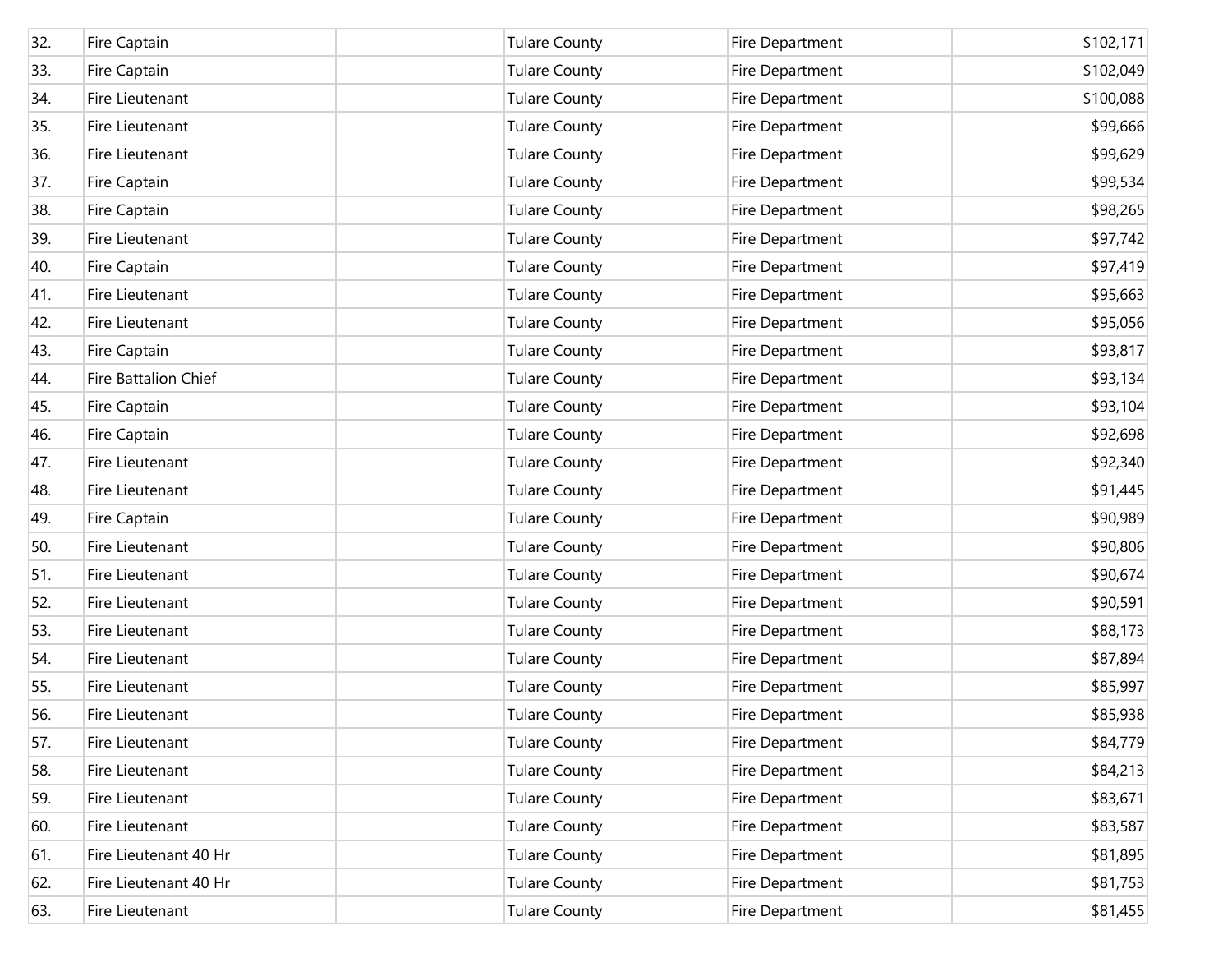| 64. | Fire Captain                           | <b>Tulare County</b> | Fire Department | \$80,630 |
|-----|----------------------------------------|----------------------|-----------------|----------|
| 65. | Fire Lieutenant                        | <b>Tulare County</b> | Fire Department | \$79,116 |
| 66. | Fire Lieutenant                        | <b>Tulare County</b> | Fire Department | \$77,520 |
| 67. | Fire Lieutenant                        | <b>Tulare County</b> | Fire Department | \$76,912 |
| 68. | <b>Emergency Dispatcher-Supervisor</b> | <b>Tulare County</b> | Fire Department | \$76,823 |
| 69. | Fire Lieutenant                        | <b>Tulare County</b> | Fire Department | \$76,306 |
| 70. | Fire Lieutenant                        | <b>Tulare County</b> | Fire Department | \$75,561 |
| 71. | Fire Lieutenant                        | <b>Tulare County</b> | Fire Department | \$75,543 |
| 72. | Fire Lieutenant                        | <b>Tulare County</b> | Fire Department | \$74,977 |
| 73. | Fire Lieutenant                        | <b>Tulare County</b> | Fire Department | \$74,921 |
| 74. | Fire Lieutenant                        | <b>Tulare County</b> | Fire Department | \$73,745 |
| 75. | Fire Lieutenant                        | <b>Tulare County</b> | Fire Department | \$73,350 |
| 76. | <b>Emergency Dispatcher II</b>         | <b>Tulare County</b> | Fire Department | \$71,260 |
| 77. | Fire Lieutenant                        | <b>Tulare County</b> | Fire Department | \$69,471 |
| 78. | Fire Lieutenant                        | <b>Tulare County</b> | Fire Department | \$66,178 |
| 79. | Fire Apparatus Engineer                | <b>Tulare County</b> | Fire Department | \$63,638 |
| 80. | Fire Lieutenant                        | <b>Tulare County</b> | Fire Department | \$62,369 |
| 81. | <b>Emergency Dispatcher III</b>        | <b>Tulare County</b> | Fire Department | \$62,113 |
| 82. | <b>Emergency Dispatcher III</b>        | <b>Tulare County</b> | Fire Department | \$57,587 |
| 83. | Fire Captain                           | <b>Tulare County</b> | Fire Department | \$56,753 |
| 84. | Fire Inspector                         | <b>Tulare County</b> | Fire Department | \$56,429 |
| 85. | <b>Emergency Dispatcher II</b>         | <b>Tulare County</b> | Fire Department | \$56,047 |
| 86. | Maintenance Worker III                 | <b>Tulare County</b> | Fire Department | \$55,975 |
| 87. | Fire Lieutenant                        | <b>Tulare County</b> | Fire Department | \$55,167 |
| 88. | Fire Apparatus Engineer                | <b>Tulare County</b> | Fire Department | \$54,055 |
| 89. | Fire Lieutenant                        | <b>Tulare County</b> | Fire Department | \$51,614 |
| 90. | Fire Inspector                         | <b>Tulare County</b> | Fire Department | \$48,843 |
| 91. | Fire Lieutenant                        | <b>Tulare County</b> | Fire Department | \$47,606 |
| 92. | Fire Lieutenant                        | <b>Tulare County</b> | Fire Department | \$47,222 |
| 93. | <b>Emergency Dispatcher II</b>         | <b>Tulare County</b> | Fire Department | \$46,649 |
| 94. | Fire Apparatus Engineer                | <b>Tulare County</b> | Fire Department | \$46,452 |
| 95. | Fire Lieutenant                        | <b>Tulare County</b> | Fire Department | \$45,450 |